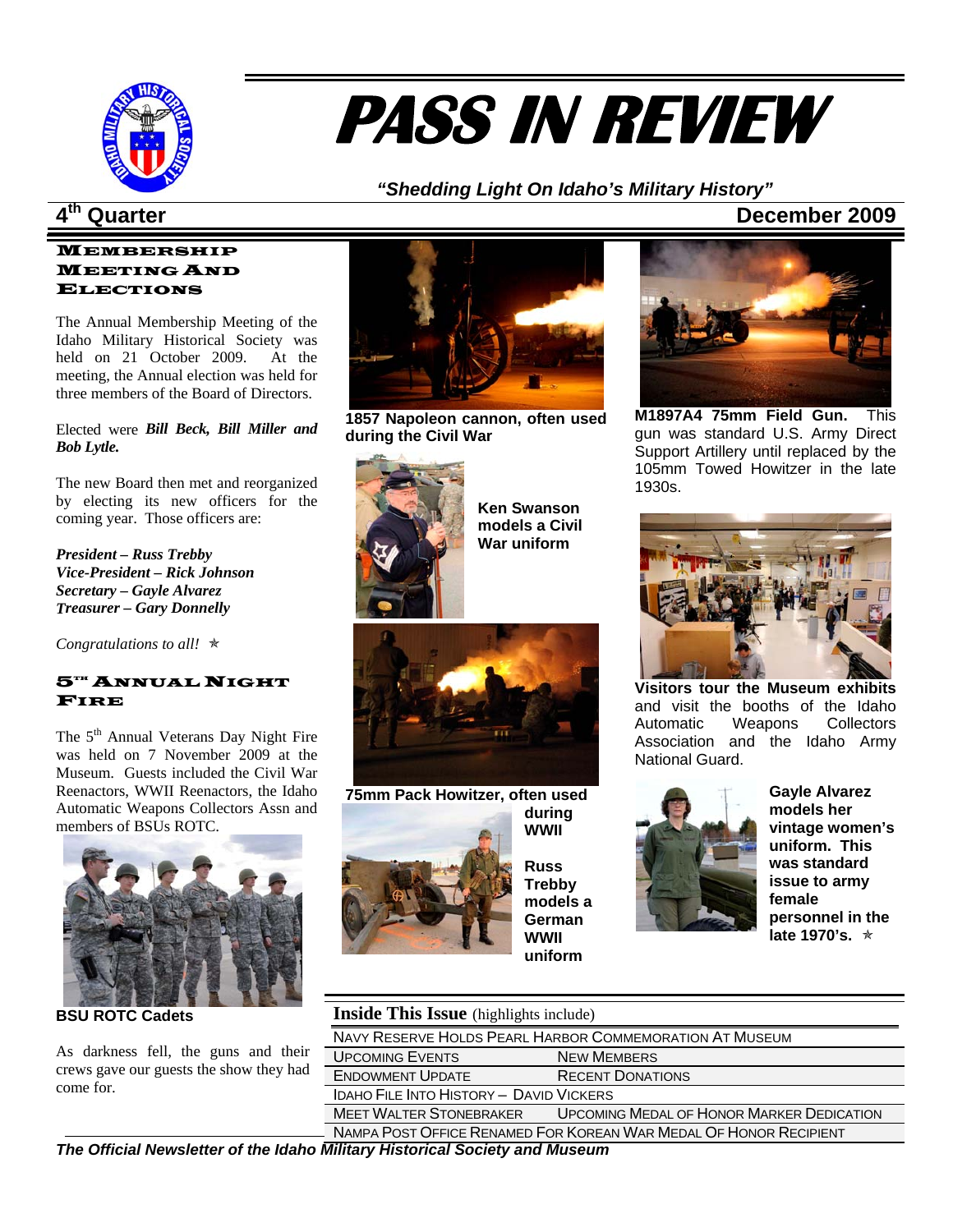## **PASS IN REVIEW** *December 2009*

NAVY RESERVE HOLDS PEARL HARBOR COMMEMORATION AND CHANGE OF COMMAND AT MUSEUM

The Navy Operational Support Center, Boise, (NOSC) held its  $2<sup>nd</sup>$  Annual Pearl Harbor Commemoration at the Museum on 12 December 2009.



**The Navy Arrives** 





**ETC(SS) Curry at podium; L to R, CSM Downing, Chaplain Tish, LCDR Fryberger, CAPT Dixon, Brig Gen Sayler.** 

ETC(SS) Curry described the attack at Pearl Harbor on 7 December 1941 and CAPT Dixon provided background information on events leading up to the attack.



**Following CAPT Dixon's remarks, members of the NOSC placed a wreath next to the Pearl Harbor exhibit and rendered honors.** 

After the wreath laying, members of the USMC firing detail fired a salute and EO1(SCW)Lower played Taps. It was a very moving tribute.

Following the Commemoration, CAPT Dixon presented awards to members of the NOSC to include a Meritorious Service Medal to LCDR Fryberger. LCDR Fryberger then transferred the command of the Navy Operational Support Center, Boise, to LCDR Anderson.



**LCDR Anderson takes command of the NOSC from LCDR Fryberger. ETC(SW) Brown, Senior Enlisted Leader, stands at attention.** 



**LCDR Anderson addresses those gathered** 



**LCDR Fryberger and CAPT Dixon pose for a farewell photo with members of the NOSC** 

LCDR Fryberger is transferring to Phoenix, Arizona. We wish you fair winds and flowing seas; it has been a pleasure working with you Sir.  $\ast$ 

### UPCOMING EVENTS

Here are some of the events we currently have scheduled; more details will be posted on the webpage as invitations are confirmed and more information becomes available.

23 March 2010 - Larry Gebert hosts his morning weather program at the Museum to announce our 25 March National Medal of Honor Day Open House.



Page 6 for details)

 $\overline{\phantom{a}}$  3 April 2010 – 'In Memory Of' Marker Dedication for Oscar V. Peterson in Richfield, Idaho (See

**31 May 2010 - Larry Gebert** hosts his morning weather program at the Museum to announce our 5 June 2010 D-Day Re-enactment **Battle** 

31 May 2010 - Memorial Day Retreat Ceremony and Flag Disposal Service (Also a 21 gun salute at the State Veterans Cemetery)

**5 June 2010 -** D-Day Reenactment Battle  $\star$ 

*The Official Newsletter of the Idaho Military Historical Society and Museum*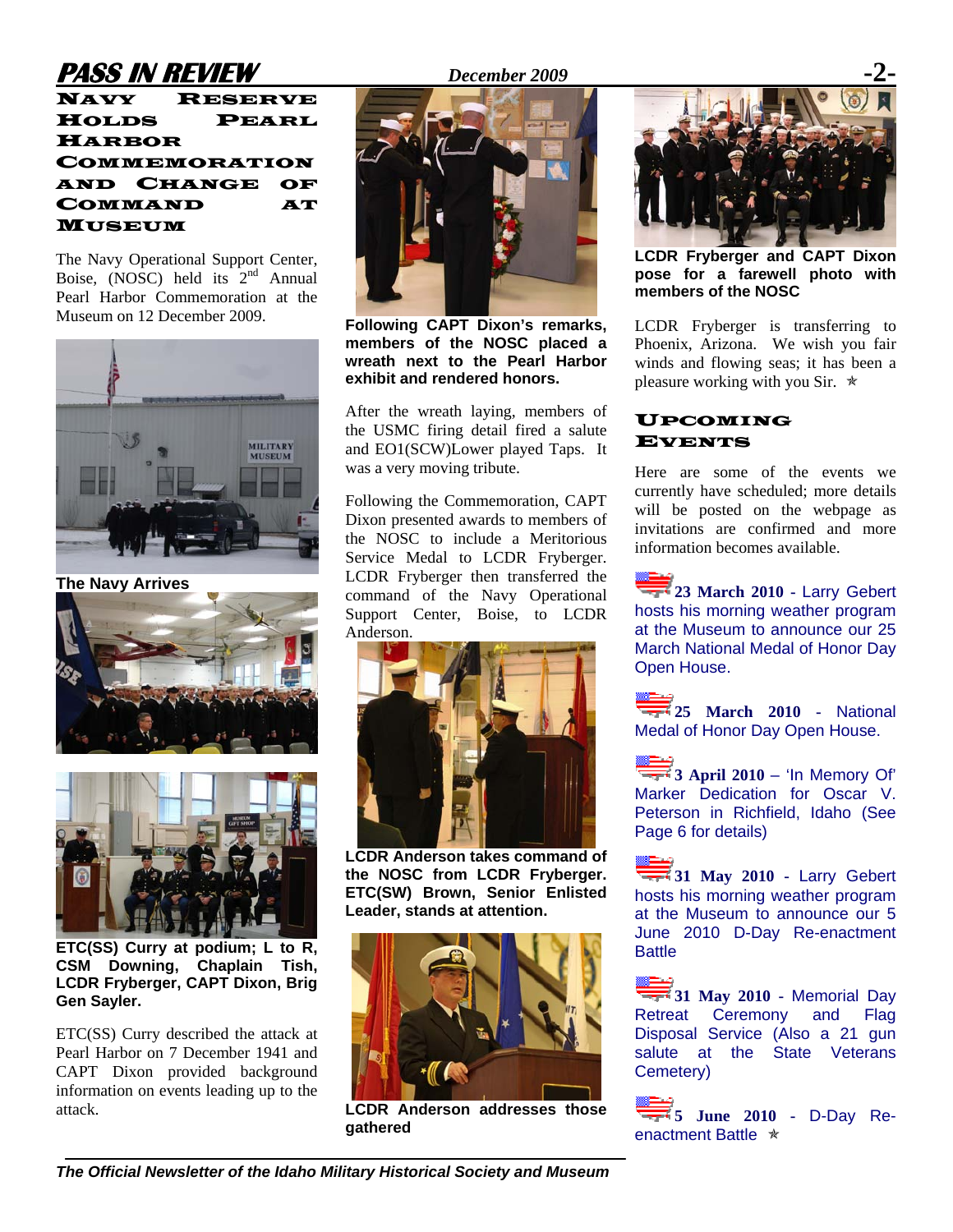NEW MEMBERS

*Special Welcome to*: \* Michael L. Shanafeft \* *\* \* \* \** 

### **EXECUTIVE** DIRECTOR

I would like to thank all of the volunteers who have so generously given their time and talents to the Museum this year.

We would not be able to accomplish what we do without their valuable support. Our regular cadre of docents and collection workers includes **Dean Jackson, Don McNaire, Terry Curtis, Sharon Murray, and Rick Deisher. Ray Wallace, Randy Bain, Fran King, Doug Doehle, and Mel Adamson.** 

We have been fortunate to have had two interns from the Boise State History Department this last year, **Will Jones** and **Jeff Renon**. They have put in hundreds of hours working with the collections and docenting, especially taking the Saturday shifts. Now that they are gone, we could certainly use some Saturday docent help. Also, don't forget that the Museum is a great place to bring your visiting houseguests. – *Ken Swanson*Õ

### ENDOWMENT UPDATE

Our Endowment balance currently stands at **\$46,500.00**

Recent Endowment Donors include:

**Lei Lonnie Wood Howard Moore**  (in memory of Robert Johnson)

With 2009 coming to a close, now is an excellent time to make a financial donation to the IMHS. Your help will assure continued expansion of the exhibits, education projects, and programs that are educating young people and citizens on the military's role in our society. When was the last time you visited our Museum? Stop by

and you will be pleasantly impressed by our progress.

Also, **the next time you purchase something on line, the Museum can receive a commission** on your purchase. **The only 'catch' is that you have to access the retailer through this website:** Look for this image/link on our webpage to take you directly there.



**I tried it. IT REALLY WORKS!! There are no extra charges or inconviences!!!** 

They also keep a running balance of money raised on the webpage.

**Thank you for your support of the Society and the Idaho Military History Museum!**Õ

### RECENT DONATIONS

Many people donated a wide range of artifacts and memorabilia to the Idaho Military History Museum this past year. All of the donations help us tell the stories of those who have served their country, in war and peace. A few of the donations that stand out are:

**Irene Trent Baver** donated her father's memorabilia and equipment from his time as the supervisor of the parachute shop at Gowen Field during WWII. Included in the collection were catalogs of WWII parachutes and related equipment, rare photos of Gowen Field during WWII, and a Caterpillar Club plaque honoring Mr. Bauer for the lives of the men he saved by the parachutes he had packed.

**Pete and Charly Blockhan** donated a unique collection of World War II memorabilia that belonged to Adrian Hoover U.S.N. Mr. Hoover kept a very

# **-3-** *December 2009* **PASS IN REVIEW**

complete and interesting scrapbook from his time in the service. The collection includes his draft notices, draft cards, Navy enlistment papers, Camp Farragut boot camp items, service school photos and orders, and many items from his ship board service.

**Jo Eddy** donated her father's WWII Navy uniforms, ribbons, dog tag, and memorabilia. Her father, Calvin Howard Eddy was a graduate of the WWII Farragut Naval Training Station. $\star$ 

#### MEMBERSHIP RENEWAL DATES

**Don't forget, it is now time to renew your membership!** Check the label on your newsletter if you aren't certain you have renewed. It will give you the date your renewal is due.

If you would like to receive the newsletter electronically, send Gayle your e-mail address. With another postage rate increase in the mill, every little bit helps.

| <b>Annual renewals are:</b>   |       |
|-------------------------------|-------|
| <b>General Membership:</b>    | \$25  |
| Senior $(60+)$ :              | \$15  |
| <b>Associate (Spouse):</b>    | \$10  |
| <b>Student:</b>               | \$10  |
| <b>Lifetime Membership is</b> | \$375 |

Lifetime payment may be spread out over a one-year period.

In addition, as the year begins drawing to a close, many people contemplate their charitable contributions for the year.

**The Idaho State Tax Commission offers a tax credit for contributions to Idaho Educational Entities which include "An Idaho public or private nonprofit museum."** The Idaho Military Historical Society is such an organization and **donations to the Society qualify for this credit.** Please remember the Museum as you plan your donations for the year.

**Thank you for your support.**  $\star$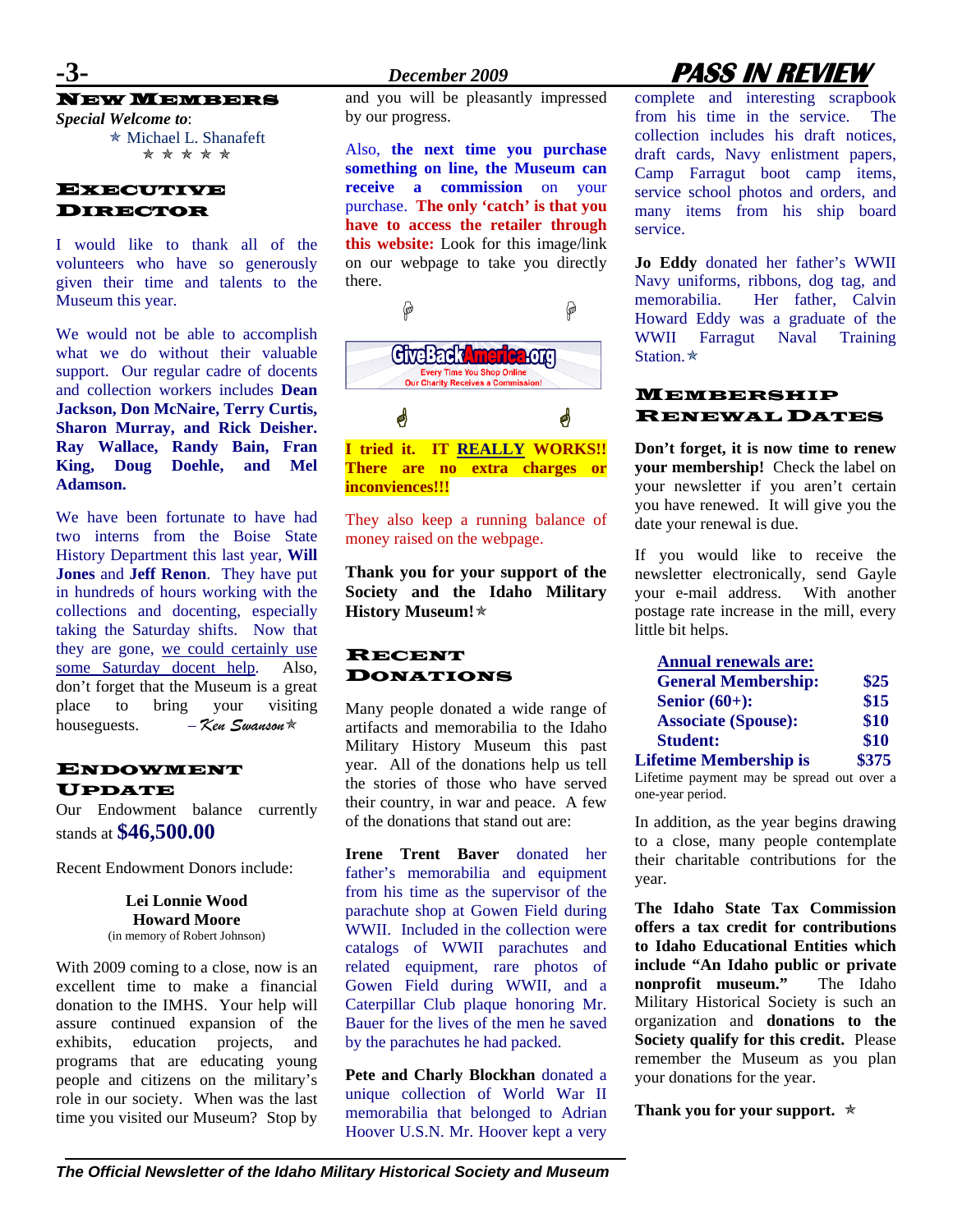### **PASS IN REVIEW** *December 2009* CHANGE OF ADDRESS?

Speaking of e-mail, when you have a change of address or e-mail address, please don't forget to include the IMHS on your notification e-mail.

Several e-mails bounced when we sent out the update on the Pearl Harbor event  $\ast$ 

### IDAHO FILE INTO HISTORY



### **DAVID VICKERS CIVIL WAR VETERAN ADJUTANT GENERAL 1903-1908**

David Vickers was born 21 December 1840 in Camden New Jersey. We have no record of his youth but we do know that he entered the service from New Jersey. He received the rank of First Lieutenant in the Third New Jersey infantry on 25 May 1861 and was promoted to Captain just 6 days later on 3[1](#page--1-0) May  $1861<sup>1</sup>$  We also know that he attended Delaware Military Academy in Wilmington, Delaware.<sup>[2](#page--1-1)</sup>

He served continuously in active service in the field for nearly two years and five months as a company officer of the Third New Jersey infantry; he was commissioned major of the Fourth New Jersey infantry 18 October 1863. This regiment saw a lot of service.<sup>[3](#page--1-1)</sup>

"Major Vickers was promoted lieutenant-colonel 29 September 1863,

and was commissioned colonel 21 March 1865. He served with his regiment in the campaigns and battles in which it was engaged after his appointment as major."<sup>[4](#page--1-1)</sup>

He served in numerous Civil War battles, some of the more recognizable names are: Rappahannock station, Mine Run, Wilderness, Spotsylvania, North and South Ann River, Hanover court house, Tolopotomy creek, Cold Harbor, Weldon railroad, Snickers Gap, Strasburg, Winchester, Charlestown, Va., Opoquon, Fishers hill, New Market, Mount Jackson, Cedar creek, Middleton, Hatchers Run, Fort Steadman, capture of Petersburg, Sailors creek, and Appomattox.

Vickers received a brevet promotion to Brigadier-General of Volunteers on 31 May 1865 for "faithful and meritorious services" and was honorably mustered out in May  $1865$  $1865$ .<sup>5</sup> (There are two different dates recorded, those being 15 and 18 May.) $<sup>6</sup>$  $<sup>6</sup>$  $<sup>6</sup>$ </sup>

"He was appointed United States commissioner at Chile in 1875 and later served as United Sates consul at Matanzas, Cuba, receiving later the appointment from [President] Garfield. Twenty-two years of his life were spent at Chile and Matanzas. He was relieved by [President] Cleveland, who asked him to remain in the position long enough to instruct his successor."<sup>[7](#page--1-1)</sup>

He became the Major Inspector General, Volunteers on 3 June 1898; and was honorably discharged 30 November 1898.

The 1900 Census recorded that Vickers married a lady named Helen from Pennsylvania but their date of marriage is not presently known. The record does not indicate that they had any children.

After being relieved from his consulship, the Vickers moved to Boise, Idaho sometime around 1896 and he was made Adjutant General of the state under Governor Morrison.<sup>[8](#page--1-1)</sup>

General David Vickers, Adjutant General of Idaho, died suddenly on the evening of 27 June 1908 at his home on Franklin and Thirteenth streets, of cardiac dropsy. He had been ill for the past five years and became confined to his bed in November of 1907.

His obituary reported that, "For the last two months he had seemed to be in better health than usual and he even contemplated riding in the parade with the old veterans last week, but was dissuaded from doing so by his physician who feared the excitement would be too much for him. The end came at about 9:30 o'clock. He leaves a wife who was his faithful nurse through his long illness."<sup>[9](#page--1-1)</sup>

The 1907-1908 Report of the Adjutant General recorded the following tribute and a request for compensation for his widow by Vickers successor, Acting Adjutant General C.A. Elmer.

"General Vickers was a veteran of two great wars - the war of the Rebellion and the war with Spain. He entered the Union army early in 1861, as a private soldier, while still a boy, and during the succeeding four years of conflict served his country with distinguished honor and fidelity, earning and holding commissions in every grade from Second Lieutenant to Brigadier General.

"There has probably never been a soldier except himself during the past century in any army who was so often under fire, or participated actively in so many engagements as the late General David Vickers. When war with Spain was declared, although then past the meridian of life, he again tendered his services to his country, and served as Inspector General at rendezvous of troops in the Southern States. There contracting the disease which made the last five years of his life one long agony, and caused him to view the coming of the Dark Angel as a happy release from sorrow and pain.

"He twice offered to lay his life a sacrifice upon the altar of duty to his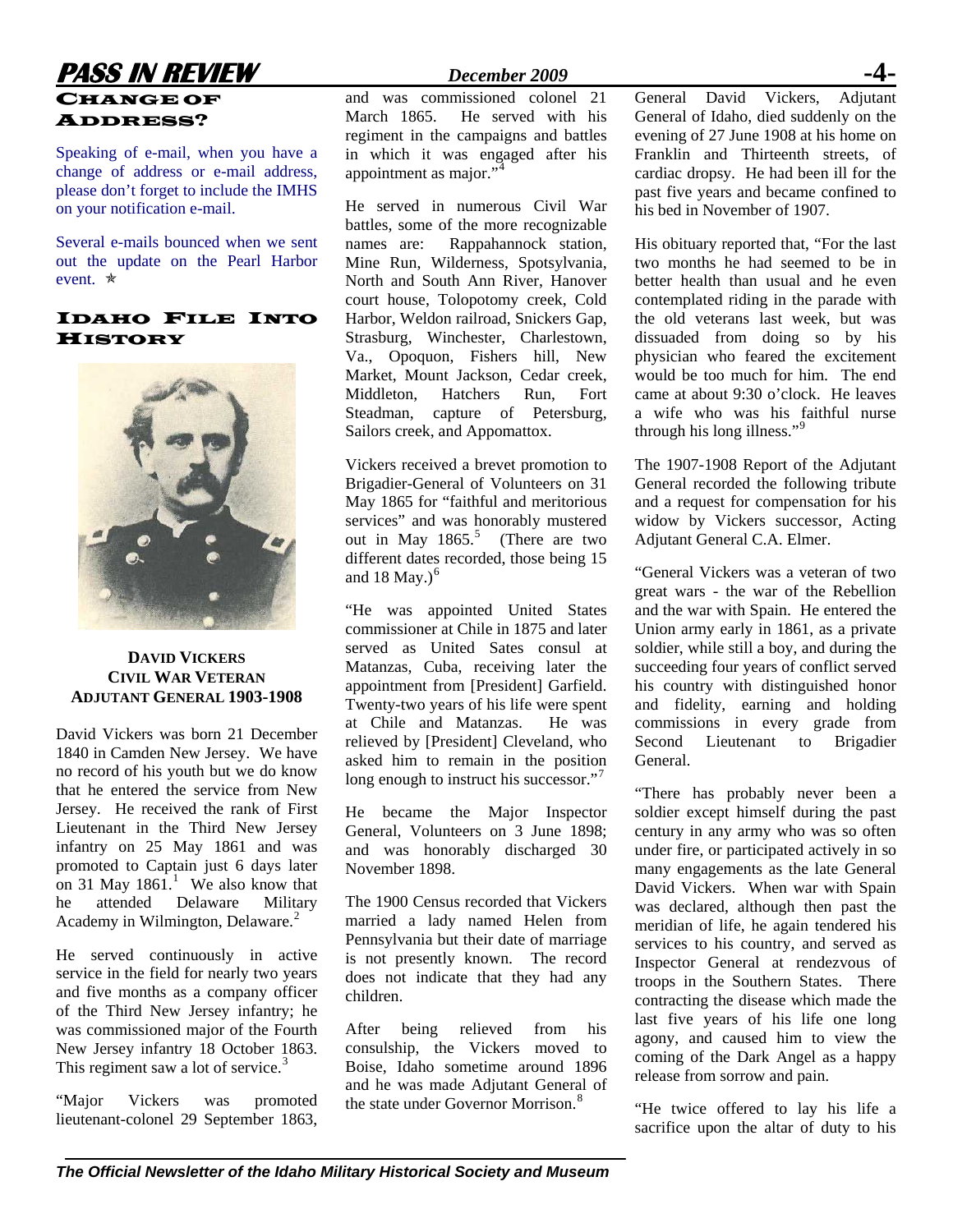country, at times when the perfume of life was sweetest to his senses, and died after long suffering, as a result of his patriotic service.

"During these years of distress the husbanded resources were spent, and his devoted wife gave herself unreservedly in loving care of him. Her long continued and unremitting toll at his bedside has left Mrs. Vickers sadly broken in health.

"His long continued sickness, with its attendant necessary heavy outlay, has entirely depleted her resources, leaving her burdened with debt, and practically destitute. Considering the great and unpayable debt of this nation to General Vickers, I feel there should be no hesitancy in appropriating the amount of the unexpended balance of the Adjutant General's salary for her relief.

"I have served without salary, and that there now remains of the original appropriation for the salary of the Adjutant General, for the years 1907- 08, an unexpended balance of \$900 which will revert to the general fund. I wish to earnestly recommend that the sum of \$900 be appropriated for the benefit of Mrs. David Vickers."



General Vickers is buried in the Pioneer (Masonic) Cemetery in Boise, Idaho in Section 3, Block 51, Lot  $6.^{10}$  $6.^{10}$  $6.^{10}$   $\star$ 

#### MEET WALTER STONEBRAKER



**WALTER STONEBRAKER WWII USMC FIGHTER PILOT MEMBER OF IDAHO AIR NATIONAL GUARD**

I met a real patriot at the mall the other day. His name is Walter Stonebraker. He is 87 years old and had a fantastic story to share with me about his WWII combat flying experience, his commercial airline flying career, and his flying time in the Idaho Air National Guard.

He was born in Lewiston, Idaho in 1922, but grew up in Cascade, Idaho. He graduated from Cascade High School in 1940. From Cascade he went to the University of Montana in Missoula and also started flight training in the Civil Pilot Training program. When WWII broke out, he decided to enlist in the Navy and was accepted for pilot training.

He entered on active duty in September 1942 and was assigned to primary flight training at Pasco, Washington. From there he went to pilot training at Corpus Christi, Texas where he flew the Navy SNJ aircraft. He graduated in the top 10% of his class and had the option of staying as a naval aviator or flying for the marines.

He opted for the Marine Corp and flying fighters. He attended fighter aircraft training at Opa Locka, Florida and then was assigned to the Glenview Naval Air Station at Lake Michigan for

# **-5-** *December 2009* **PASS IN REVIEW**

aircraft carrier qualification. From there he went to Miramar Naval Air Station in El Toro, California where he was checked out in the F-4F "Wildcat."

From there he was assigned to the Santa Barbara Marine Corp Base where he qualified in the F-4U "Corsair." In December of 1943 he boarded the aircraft carrier *Benningto*n in San Diego as a fully qualified carrier pilot in the F-4U and entered combat almost immediately.



**Walter in the cockpit of the F-4U Corsair aircraft he flew in the Pacific during WWII** 

During the next two years he flew 120 combat missions in the pacific. He stated that about 70% of the missions were in ground support of marines and soldiers on Japanese held islands including Iwo Jima and Okinawa. The other 30% of his missions were flown against Japan itself where they flew bombing raids and attacked targets of opportunity flying to and from the carrier. On one of these missions he was the flight leader of four F-4U's when they found a large Japanese troop carrier headed toward Okinawa.



**Walter and three of his flight members; Walter is the 3rd from the left. The two men on his right were killed in combat and the man on his left was shot down and picked up by a US Submarine.**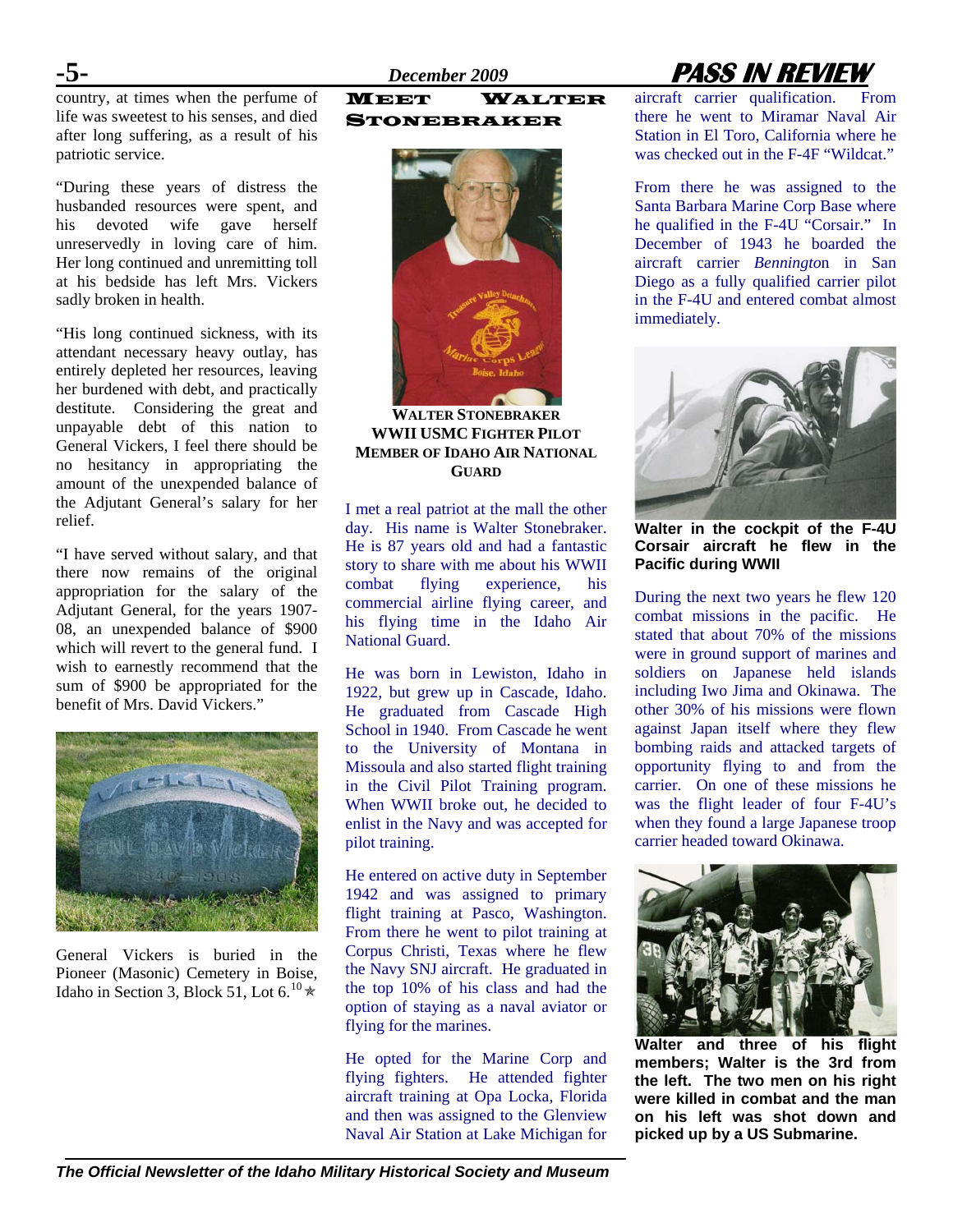# **PASS IN REVIEW** *December 2009*

Walter and his flight sank the ship and later heard there may have been as many as 10,000 Japanese troops on board.

Walter reported that the Navy had a rule regarding returning aircraft. If the plane was so badly shot up that it could not be repaired within 24 hours, they would salvage all of the material they could and then push the aircraft overboard. During his 120 missions he had five of his aircraft pushed overboard. They were shot up by mostly anti aircraft fire.

He received the Distinguished Flying Cross (DFC) and 5 Air Medals during his 120 combat missions. Walter left the Marines in August 1945 and for a couple years he was a fixed base operator (FBO) at the airport in Kalispell, Montana where he taught others to fly and also flew charter flights.

In 1949 he went to work for Empire Airlines as a pilot and for the next 33 years he was a commercial airline pilot for that company who over the years changed their name to West Coast, Air West, Hughes Air West, Republic, Northwest, and eventually Delta.

He also flew with the Idaho Air National Guard from 1952 to 1966. He flew the P-51 aircraft up to and including the F-102. When he was required to retire from the airlines at age 60, he had a total of 38,000 flying hours in an array of different piston driven and jet powered aircraft.

Walter lives in Boise and has been married to his wife for 65 years. They have three children. As a side note I learned he has just purchased a new motorcycle and rides it to coffee every Wednesday at the mall. That is where I met him.

#### **Semper Fi Walter Stonebraker and thank you!!!**

- *Roger Perkins* Õ

### GOVERNOR OTTER PROCLAIMS VERNON J. BAKER DAY IN IDAHO



*Vernon J. Baker, the only living African-American to receive a Medal of Honor for WWII Action* 

Idaho Gov.

Butch Otter proclaimed Thursday, December 17, 2009 as "Vernon J. Baker Day," in honor of the St. Maries resident who is the only living African-American Medal of Honor recipient from World War II.

*"I encourage Idahoans to honor this courageous citizen who is the embodiment of the true American hero and who ensures and reminds us of all that is wonderful about Idaho and this great country,"* Otter wrote in the official proclamation, signed Dec. 8.

Baker turned 90 on December  $17<sup>th</sup>$ . He was awarded the Medal of Honor in 1997 and also served for eight years on the state's Human Rights Commission. When he learned of the proclamation Tuesday, Baker said, "*Oh my lord, thank you. I appreciate that very, very much. The only thing I can do about it is sit here and cry."*

Baker received the Medal of Honor for leading a two-day assault in 1945 against an Italian mountain stronghold occupied by German soldiers, and securing it for American forces. The Medal of Honor was awarded more than 50 years later.

Baker also is the last survivor of the Buffalo Soldiers unit, the segregated 370th Regiment of the 92nd Infantry Division, the first all-black unit to see combat in WWII, according to a news release from the commission. Baker holds numerous other medals including a Bronze Star, Purple Heart and Distinguished Service Cross.

In a personal letter, Otter told Baker that his valor and sacrifice *"helped preserve the freedoms we cherish as Americans. You are an example to all of us, and Idaho is grateful for your service and humbled by your civic virtue."* 

The proclamation was a great way to honor Baker, said Pamela Parks, director of the Human Rights Commission, the state agency that enforces anti-discrimination laws. *"He added a great deal to the deliberations here ... and was much admired,"* she said.

Source, Dec 16, 2009 - Alison Boggs - *Spokesman Review* [Editors note, for an in depth story on Baker's actions, see our December 2000 newsletter. $]\star$ 

#### UPCOMING MEDAL OF HONOR MARKER DEDICATION



Oscar V. Peterson was awarded a posthumous Medal of Honor for his action during the WWII Battle of the Coral

Sea. Shortly after his untimely death and burial at sea, his widow Lola moved her and their two sons to Richfield, Idaho.

The family tried repeatedly to obtain an 'In Memory of Marker' for him but for reasons unknown were unsuccessful. When Lola passed in 1991, Oscar's name was engraved on her headstone but as the family did not have his records or death certificate, the date of his death was incorrectly engraved.

I learned of all of this earlier this year and after visiting the cemetery began the process to order a proper marker. I then learned that Oscar and Lola have a son living in Idaho.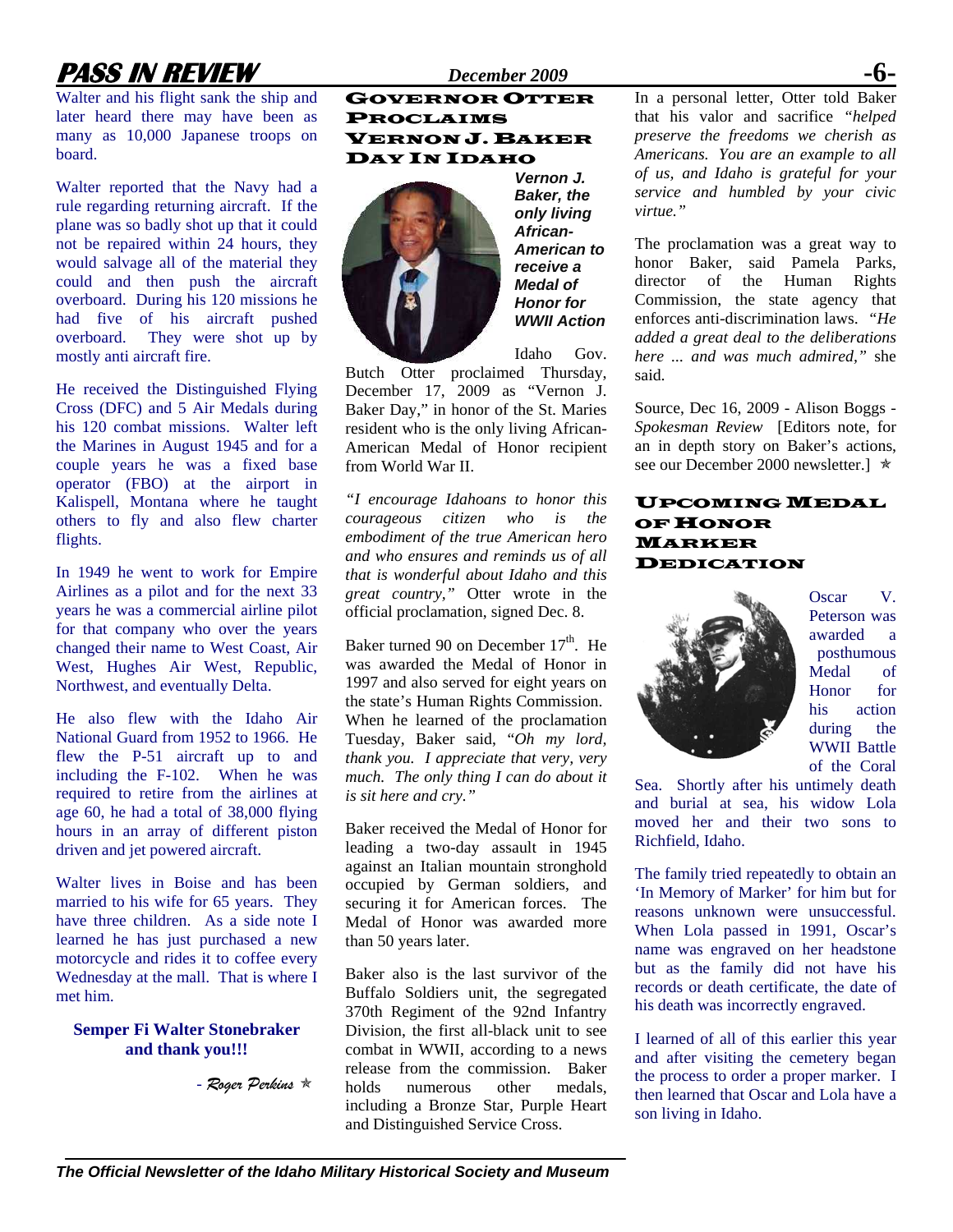The marker was ordered and has arrived. The Twin Falls VFW will handle the mounting so the family won't have to pay a roughly \$200 mounting fee. The dedication will take place **3 April 2010 at 1:00 p.m. at the Richfield Cemetery**.

On a side note, while working with my co-author on the recent book *Farragut Naval Training Station,* we discovered that the reason one of the training camps at the Station was named Camp Peterson was because those at the Station believed that Oscar was originally from Richfield, Idaho.

Additionally, the one known photo of Oscar, pictured above, came about because of the naming of Camp Peterson. Those at the Station asked his widow for a photograph of him as they were unable to locate one.

 *- Gayle Alvarez* Õ

NAMPA POST OFFICE NAMED FOR KOREAN WAR MEDAL OF HONOR RECIPIENT



**Herbert A Littleton's Actual Medal of Honor** 

On Saturday, 5 December 2009, the Post Office in Nampa, Idaho was renamed the *Herbert A Littleton Postal Station* in honor of Pfc. Herbert A Littleton, a Korean War Medal of Honor Recipient and former Nampa resident.

Littleton, who was profiled in our March 2002 newsletter, moved to Nampa with his family in 1950 and accepted a job at Mountain States

Telephone & Telegraph as a lineman but re-enlisted as a U.S. Marine when the Korean War broke out.

On 22 April 1951, at Chungchon, Korea, Littleton, 20 years old at the time, hurled himself without hesitation on an enemy hand grenade thus saving the lives of his fellow Charlie Company soldiers.

While at Mountain States Telephone & Telegraph, he met and befriended Caldwell resident and fellow veteran Leo Holmes. Holmes later made it his mission to honor his friend and the naming of the Nampa Post Office was the culmination of that effort.

Attendees at the dedication included Idaho Congressman Walt Minnick, Tom Dale, Mayor of Nampa, General Sayler, Acting Adjutant General, Idaho National Guard, other senior members of the Idaho Army and Air National Guard, representatives of Idaho State Veterans Services, members of Littleton's family from South Dakota and Wyoming, Ken McArthur, U.S. Postal Service Salt Lake City District Manager, other U.S. Postal Service Representatives, Tony Davila, (OIC) Postmaster, Gayle Alvarez of the Idaho Military History Museum, members of the Marine Corps League, Idaho America Veterans, American Legion, and Disabled Veterans of American.



**Congressman Minnick and Sistersin-Law Patricia Duncan (Left) and Donna Littleton (Right) performed the unveiling.** 

# **-7-** *December 2009* **PASS IN REVIEW**



The program lasted about an hour and several of those named above spoke. After the program, Herbert's nephew Scott Littleton commented, *"It's good to see so many people, there is still a lot of patriotism and people really care."* 

Idaho Congressmen Walt Minnick and Mike Simpson helped pass the required federal legislation naming the Nampa Post Office building, located at 123 11th Ave. S., in Littleton's honor.



**The Plaque**



**Mayor Dale, Littleton Family Members and Congressman Minnick pose with the plaque and legislation signed by President Obama.** Õ

*The Official Newsletter of the Idaho Military Historical Society and Museum*